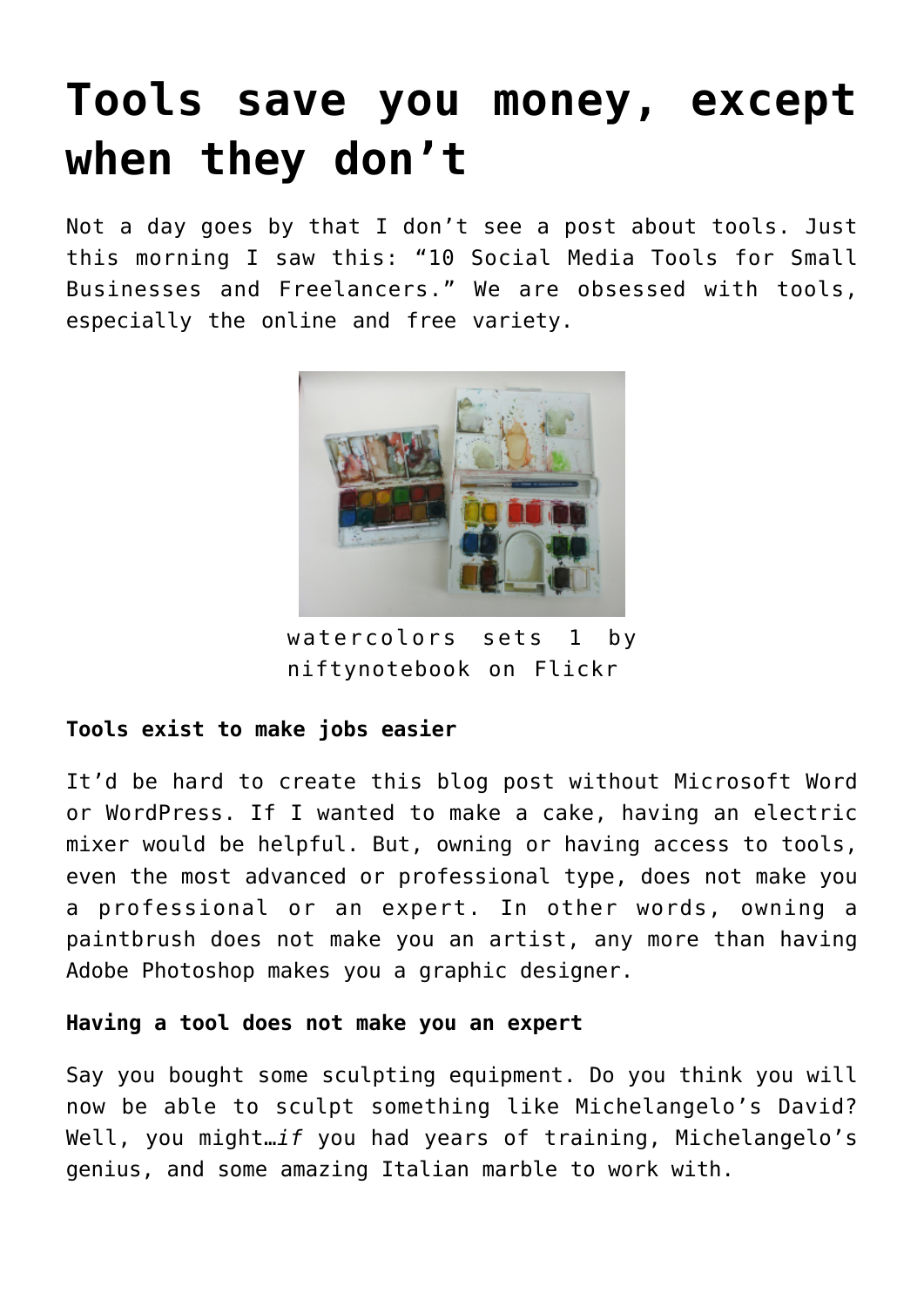The problem is not using tools to help you do your job, it's that some organizations and individuals believe they can substitute a tool for an expert, or worse, that having the tool (Adobe Photoshop comes to mind), makes you the expert.

### **Doing it yourself could cost you**

Last week, I was meeting with my accountant and he told me about a new client he recently started working with. This client had been filing his taxes using a popular online tax software. It turns out that my accountant was able to find the client thousands of dollars in tax savings because the do-ityourself client had not known how to take depreciation on his mortgage and other deductions. Having tax software does not make you an accountant. The reason accountants can charge for their time is that they know what to do with the tax software, they understand tax laws and how they affect individual situations.

#### **How do you say wrong in Spanish?**

Some organizations are turning to tools like Google Translate (or other online translation software) in order to save money by not hiring a professional translator. The results can be disastrous. Same can be said for do-it-yourself graphic design, website building and any number of services people think they can get for free or cheap.

Just a couple of weeks ago, I was on a national environmental group's website. The group has chapters around the world, and in the Spanish version of the website, the word used for "chapters" was "capítulos," which quite literally means chapters in a book. In Spanish, capítulo is *not* used as a synonym for a section or group of people.

My advice is to only use tools for routine jobs and leave the skilled work to the professionals. It may seem to cost more to hire somebody, but as my accountant proved to his new client, it could end up saving you thousands down the road.